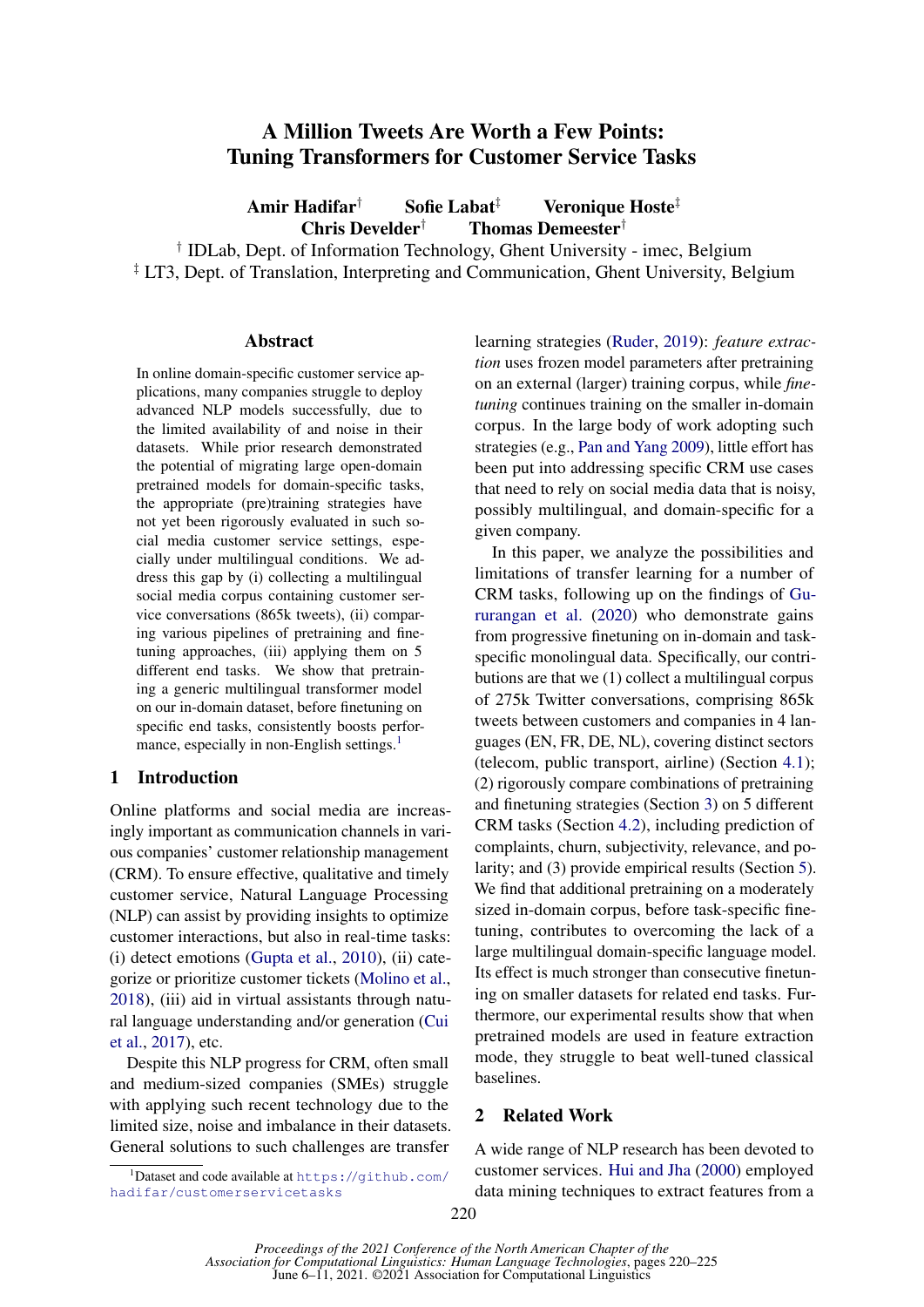customer service database for decision support and machine fault diagnosis. [Gupta](#page-4-2) [\(2011\)](#page-4-2) extracted a set of sentiment and syntactic features from tweets for customer problem identification tasks. [Molino](#page-5-0) [et al.](#page-5-0) [\(2018\)](#page-5-0) introduced the Customer Obsession Ticket Assistant for ticket resolution, using feature engineering techniques and encoder-decoder models. Highly popular pretrained language models, such as BERT [\(Devlin et al.,](#page-4-3) [2019\)](#page-4-3), have also been explored for different customer service tasks: [Hardalov et al.](#page-5-5) [\(2019\)](#page-5-5) considered re-ranking candidate answers in chatbots, while [Deng et al.](#page-4-4) [\(2020\)](#page-4-4) proposed BERT-based topic prediction for incoming customer requests.

Although the performance gains obtained by pretraining language models are well-established, they need further exploration in terms of multilinguality. Some studies [\(Pires et al.,](#page-5-6) [2019;](#page-5-6) [Karthikeyan](#page-5-7) [et al.,](#page-5-7) [2019;](#page-5-7) [Wu et al.,](#page-5-8) [2019\)](#page-5-8) have investigated the transferability of multilingual models on different tasks, but they do not consider the effect of progressive pretraining on a smaller and less diverse multilingual corpus, as we will do.

## <span id="page-1-1"></span>3 Methodology

## 3.1 Architecture

We selected some of the most popular publicly available pretrained language models to explore transfer learning properties for CRM classification tasks: RoBERTa [\(Liu et al.,](#page-5-9) [2019\)](#page-5-9), XLM [\(Conneau et al.,](#page-4-5) [2020\)](#page-4-5), and BERTweet [\(Nguyen](#page-5-10) [et al.,](#page-5-10) [2020\)](#page-5-10). These models are pretrained on the English Wikipedia and BookCorpus [\(Zhu et al.,](#page-5-11) [2015\)](#page-5-11), CommonCrawl in 100 languages, and 850M English tweets, respectively. The XLM and BERTweet pretraining procedure is based on RoBERTa, which itself is a transformer-based Masked Language Model (MLM; [Devlin et al.,](#page-4-3) [2019\)](#page-4-3). All of these models require a different classifier 'head' for each target task to estimate the probability of a class label.

## 3.2 Transfer Strategies

We adopt a straightforward approach to transfer learned representations: we continue pretraining the considered transformer models on a 4-lingual corpus of customer service Twitter conversations (see Section [4.1\)](#page-1-0), i.e., the overall domain of all considered sub-tasks. After that, we apply additional adaptation for cross-lingual transfer (Section [5.1\)](#page-3-1), as well as cross-task transfer (Section [5.2\)](#page-4-6).

The following notations are used throughout the rest of this paper to describe pretraining stages:

- $\pi$  further pretraining the original MLM on our 4-lingual tweet conversation corpus.
- $\varphi$  finetuning the pretrained model extended with the MLP classifier on the target task
- $\varnothing$  freezing the pretrained model (i.e., feature extraction mode), only training the top classifier on the target task.

We thus indicate several multistage procedures: e.g.,  $XLM \rightarrow \pi \rightarrow \varphi$  indicates that the XLM model is further pretrained on the in-domain tweet corpus, followed by finetuning on the end task.

## 4 Experimental Setup

We focus our experiments on text classification problems that are commonly dealt with by customer service teams. First, we describe our Twitter conversation corpus used for in-domain finetuning (Section [4.1\)](#page-1-0), then we introduce the target tasks and corresponding datasets (Section [4.2\)](#page-2-0). For most target tasks, we hold out 10% of the data for testing, while the remaining part is used for training. We then utilize 10-fold cross-validation on the training data to select optimal hyper-parameters for each end task. When the dataset comes with a predefined train-test split, we keep that. For the pretrained transformer models (RoBERTa, XLM, BERTweet), we use the publicly available 'base' versions.

#### <span id="page-1-0"></span>4.1 Twitter Conversation Corpus

Our corpus for in-domain pretraining was crawled using Twitter's API.<sup>[2](#page-1-2)</sup> The collected dataset is small compared to the original language models' data, but still larger than most corpora which SMEs have at their disposal. As such, it represents an easily collectable customer service dataset that SMEs can leverage to boost models on their own data. The tweets were gathered between May and October 2020. We started by gathering a list of 104 companies, all active on Twitter, in the sectors of telecommunication, public transportation, and airlines. We aimed for four different languages (English, French, Dutch, German).

We preprocessed the data by removing conversations not covering at least one client/company interaction, or containing undefined languages. We further converted usernames and links into the special tokens @USER and @HTTP URL, respectively,

<span id="page-1-2"></span><sup>2</sup><https://developer.twitter.com/en/docs>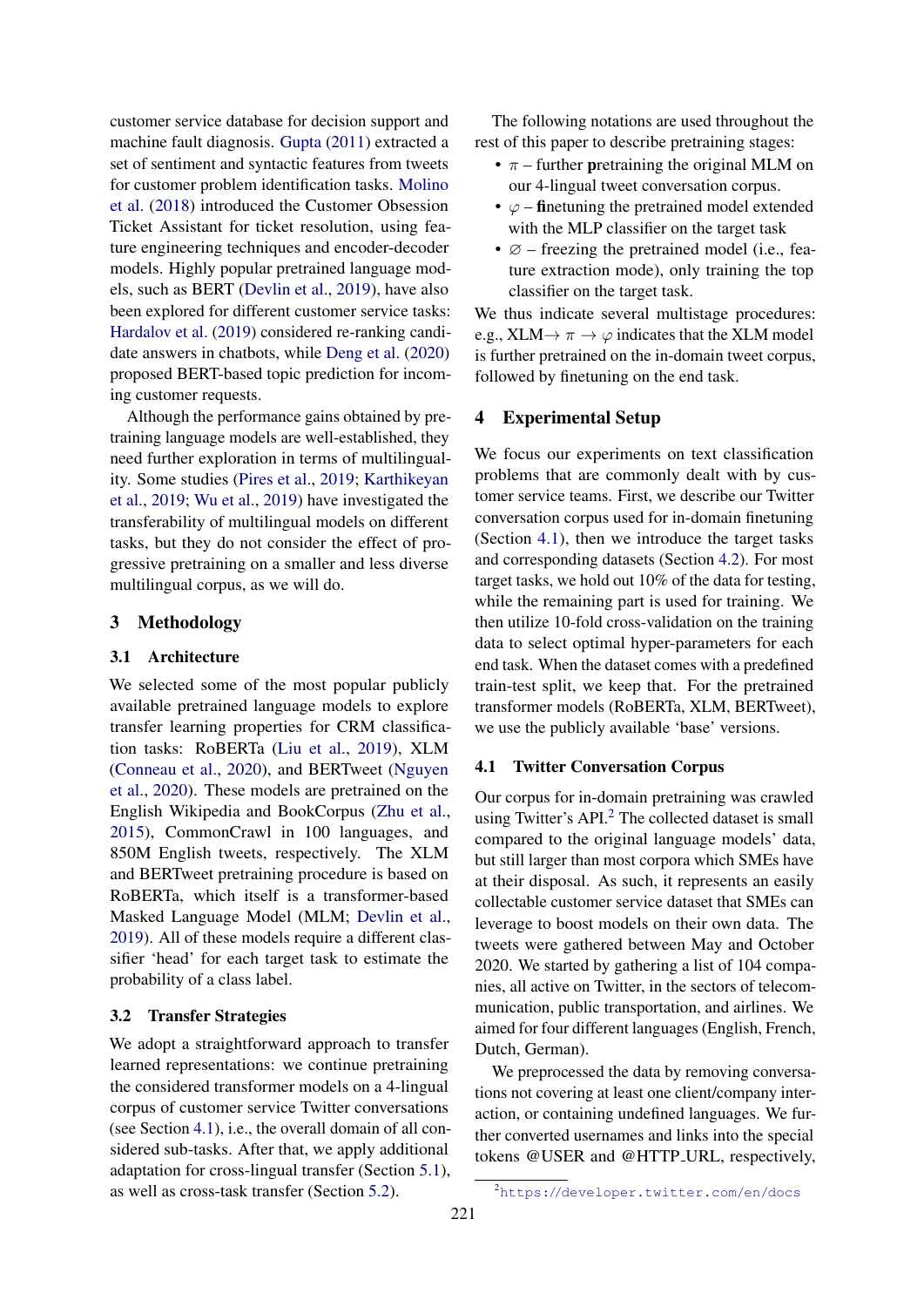<span id="page-2-2"></span>

| Language | $ {\rm conv}s $ | tweets |
|----------|-----------------|--------|
| English  | 135.1k          | 406.3k |
| French   | 60.9k           | 212.9k |
| Dutch    | 45.6k           | 141.0k |
| German   | 33.0k           | 104.5k |
| All      | 274.6k          | 864.7k |

Table 1: Number of collected conversations (|convs|) and tweets (|tweets|) for each language.

<span id="page-2-3"></span>

Figure 1: 2D visualization of the first hidden-state representations of the XLM on randomly sampled tweets for six companies, in three different sectors using t-SNE [\(Van der Maaten and Hinton,](#page-5-12) [2008\)](#page-5-12). Each color stands for a different sector, while the marker types represent the different companies, and each data point corresponds to a single operator tweet (covering multiple languages).

and converted emojis into corresponding strings.<sup>[3](#page-2-1)</sup> The resulting corpus contains 865k tweets over 275k conversations in the four target languages (see Table [1\)](#page-2-2).

Even though our corpus contains data from different sectors, we noticed that the dialogue flow, customer intents, and structure of conversations are fairly comparable across the target sectors (cf. Fig. [1\)](#page-2-3). Examples of often recurring types of tweets are expressions of gratitude towards customers, requests for information, or typical ways to reply to complaints. Hence, we expect this corpus to be useful not only for companies that fall under one of the included sectors, but also for other companies that provide customer services over tweets.

## <span id="page-2-0"></span>4.2 CRM Tasks and Datasets

Complaint Prediction – Timely complaint detection is of utmost importance to organizations, as it can improve their relationship with customers and prevent customer churns. Preotiuc-Pietro et al. [\(2019\)](#page-5-13) and [Greenleaf et al.](#page-4-7) [\(2015\)](#page-4-7) proposed two datasets for identifying complaints on social media which contain 3,499 and 5,143 instances, respectively. The former (Complaint-2) covers two types of companies (airline companies and telecommunication), while the latter (Complaint-9) consists of data from nine domains such as food, car, software, etc. Both datasets are in English. To experiment with cross-lingual tuning for complaint prediction, we use the French complaint dataset for railway companies from (Complaint-R; [Ruytenbeek et al.](#page-5-14) [2020\)](#page-5-14). Since all their 201 conversations are labeled as complaints, for training, we complemented them with negative sampling from French railway conversations in our own Twitter corpus. For testing, we annotated 200 held-out conversations.

Churn prediction – Customer churn implies that a customer stops using a company's service, negatively impacting its growth. Churn prediction is cast as a binary classification task (churn or nonchurn) on any input text. We utilize the data provided by [Amiri and Daume III](#page-4-8) [\(2015\)](#page-4-8) with tweets from three telecommunication brands, resulting in a corpus of 4,339 labelled English tweets.

Subjectivity Prediction – Detecting subjectivity in conversations is a key task for companies to efficiently address negative customer feelings or reward loyal customers. It may also serve as a filtering task for more fine-grained tasks such as emotion identification. We annotated 8,174 Dutch conversations from our Twitter corpus (Section [4.1\)](#page-1-0). A dialogue is judged "subjective" if at least one of the customer turns contains emotions (explicit or implicit), and otherwise "objective".

Relevance Prediction – The goal of this task is to determine whether an incoming text is relevant for further processing or not. We use data from GermEval 2017 (Task A) which contains over 28k short length messages from various social media and web sources on the German public train operator Deutsche Bahn [\(Wojatzki et al.,](#page-5-15) [2017\)](#page-5-15). For this dataset, the evaluation is measured on two evaluation sets: one collected from the same time period as the training and development set (viz. synchronic), and another one containing data from a later time period (viz. diachronic).

Polarity Prediction – For this task, a system has to classify the sentiment that resides in a given text fragment according to polarity (positive, negative, or neutral). Polarity prediction has often been applied on reviews, by predicting the attitude or senti-

<span id="page-2-1"></span> $3$ We used [https://github.com/carpedm20/](https://github.com/carpedm20/emoji) [emoji](https://github.com/carpedm20/emoji) to convert emojis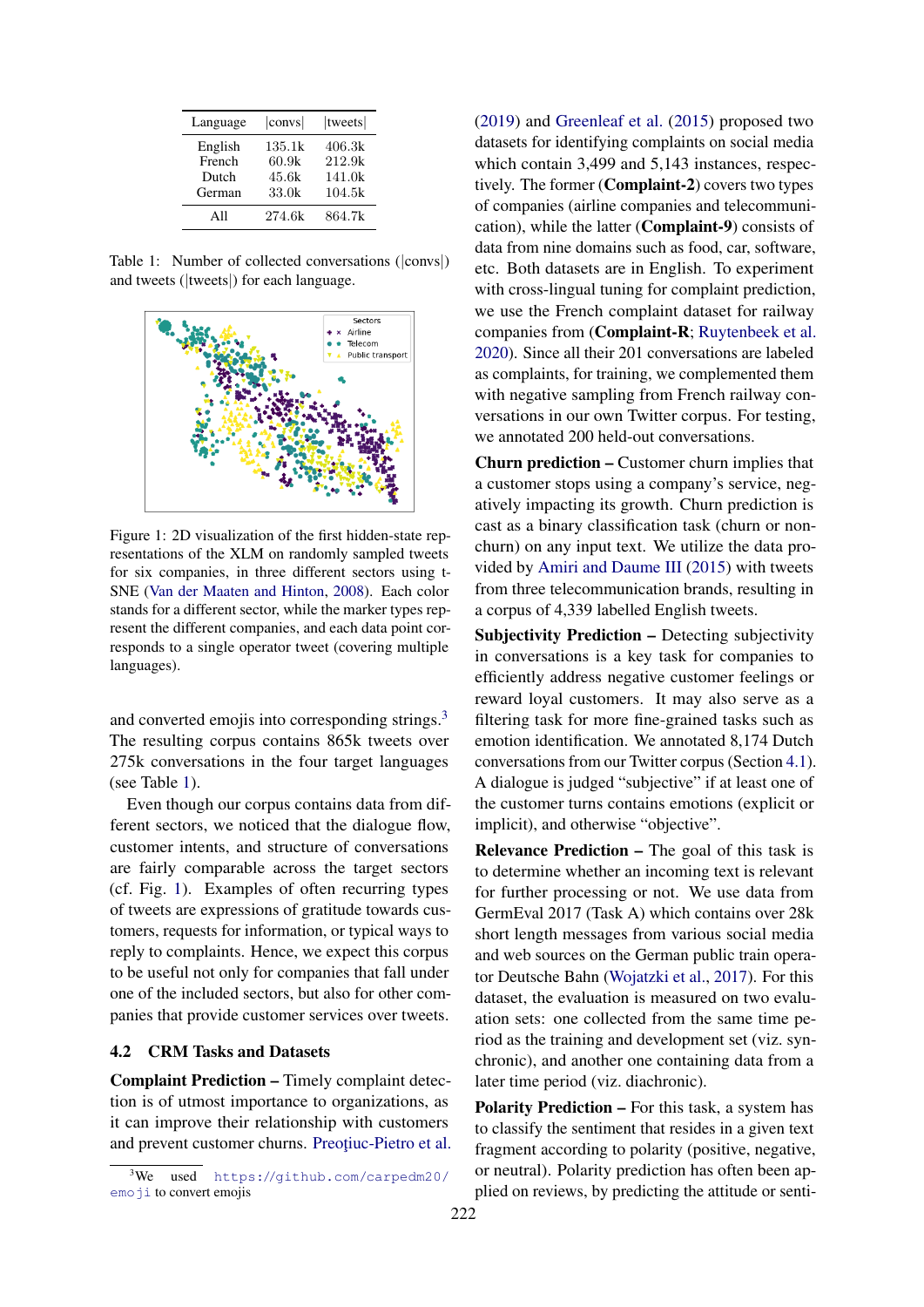<span id="page-3-2"></span>

|                                    |              | Complaint-2<br>(English) | <b>Complaint-R</b> | (French) |            | <b>Churn</b><br>(English) | Subjectivity<br>(Dutch) |      |                   | Relevance<br>(German)    |                   | <b>Polarity</b><br>(German) |
|------------------------------------|--------------|--------------------------|--------------------|----------|------------|---------------------------|-------------------------|------|-------------------|--------------------------|-------------------|-----------------------------|
| Model                              | <b>ACC</b>   | F1                       | <b>ACC</b>         | F1       | <b>ACC</b> | F1                        | ACC                     | F1   | ${\bf F1}_{syn.}$ | ${\bf F1}_{dia.}$        | ${\bf F1}_{syn.}$ | ${\bf F1}_{dia.}$           |
| Majority-class                     | 72.4         | 42.0                     | 56.0               | 35.8     | 78.4       | 43.9                      | 55.0                    | 35.5 | 81.6              | 83.9                     | 65.6              | 67.2                        |
| $LR$ (tf-idf)                      | 83.5         | 77.0                     | 57.5               | 57.4     | 85.1       | 71.7                      | 71.6                    | 70.9 | 88.4              | 87.7                     | 71.1              | 70.4                        |
| SVM (tf-idf)                       | 84.4         | 80.2                     | 59.0               | 58.8     | 87.3       | 80.1                      | 71.7                    | 71.0 | 90.4              | 88.8                     | 74.8              | 72.8                        |
| Reference                          | $82.0^{[1]}$ | $62.7^{[1]}$             |                    |          |            | $78.3^{[2]}$              |                         |      | $85.2^{[3]}$      | $86.8^{[3]}$             | $66.7^{[3]}$      | $69.4^{[3]}$                |
| BERTweet $\rightarrow \varnothing$ | 80.5         | 71.6                     |                    | -        | 79.3       | 55.2                      |                         |      |                   |                          |                   |                             |
| BERTweet $\rightarrow \varphi$     | 90.0         | 86.1                     | $\overline{a}$     | $\sim$   | 93.0       | 90.0                      | ٠                       | ۰    |                   | $\overline{\phantom{a}}$ | ۰                 |                             |
| $RoBERTa \rightarrow \emptyset$    | 77.9         | 74.5                     |                    | ۰.       | 78.3       | 59.7                      | ۰                       |      |                   | $\overline{\phantom{a}}$ | ٠                 |                             |
| RoBERTa $\rightarrow \varphi$      | 87.5         | 85.1                     | ٠                  | Ξ.       | 88.4       | 84.8                      | $\sim$                  |      | ۰                 | ٠                        | ٠                 |                             |
| $XLM \rightarrow \varnothing$      | 76.2         | 61.6                     | 44.0               | 30.5     | 61.6       | 55.7                      | 63.8                    | 62.4 | 83.1              | 84.7                     | 64.5              | 66.8                        |
| $XLM \rightarrow \varphi$          | 85.4         | 83.4                     | 54.0               | 46.2     | 84.1       | 75.3                      | 73.4                    | 72.9 | 91.6              | 91.7                     | 76.1              | 73.5                        |
| $XLM \to \pi \to \varnothing$      | 81.8         | 76.8                     | 56.5               | 54.1     | 79.7       | 66.0                      | 71.6                    | 71.1 | 84.4              | 85.3                     | 65.1              | 68.0                        |
| $XLM \to \pi \to \varphi$          | 86.9         | 82.7                     | 62.0               | 61.9     | 87.8       | 83.7                      | 74.6                    | 74.2 | 92.7              | 92.5                     | 78.7              | 76.1                        |

Table 2: Classification results (accuracy ACC and F1-score) on CRM tasks using pretrained language models with two settings for pretraining: Feature extraction ( $\rightarrow \emptyset$ ) and finetuning ( $\rightarrow \emptyset$ ). Missing values ('-') are due to unavailable reference scores, or a language mismatch between model and task.

<sup>[1]</sup> [Greenleaf et al.](#page-4-7) [\(2015\)](#page-4-8), <sup>[2]</sup> [Amiri and Daume III](#page-4-8) (2015), <sup>[3]</sup> [Wojatzki et al.](#page-5-15) [\(2017\)](#page-5-15)

ment of a reviewer with respect to some topic. We use the GermEval 2017 (Task B) dataset [\(Wojatzki](#page-5-15) [et al.,](#page-5-15) [2017\)](#page-5-15) (cf. supra) to analyze the polarity of the Deutsche Bahn customers' feedback. We also use the polarity dataset from [Sanders](#page-5-16) [\(2011\)](#page-5-16) (Sanders).

## <span id="page-3-0"></span>5 Results and Discussion

We now present our findings for two finetuning scenarios: transfer across languages and across tasks. Section [5.1](#page-3-1) investigates the effect of unsupervised multilingual pretraining. Section [5.2](#page-4-6) then explores how to further improve by finetuning the pretrained language models on similar tasks.

## <span id="page-3-1"></span>5.1 Language Transferability

We compare the pretrained transformer experiments with the following baselines: majority-class (to get an idea of class imbalance), logistic regression (LR) and support vector machine (SVM) with tf-idf features. For the three transformer models, we compare the feature extraction setting ( $\rightarrow \emptyset$ ) with finetuning  $(\rightarrow \varphi)$  on the target task. On the multilingual XLM, we measure the impact of first pretraining ( $\rightarrow \pi$ ) on our multilingual tweet corpus, after which both transfer settings are again tested on the target tasks. Table [2](#page-3-2) reports the results (in terms of accuracy and F1 scores), including scores from literature when available ('Reference'). It should be noted that the reference scores are not state-of-the-art, but they are the scores communicated in the original dataset papers.

Only for the English tasks (Complaint-2 and Churn), results for BERTweet and RoBERTa are reported. The monolingual tweet-based model BERTweet outperforms all other models when finetuned on these tasks. Although a large domainspecific mono-lingual language model seems a fine choice, it may not be available for other languages. We therefore investigate the impact of a multilingual generic model (XLM was not specifically pretrained on tweets), and the impact of additional finetuning on our dedicated twitter corpus.

In general, transformer models finetuned on the end task strongly outperform frozen ones. For the non-English tasks, the model  $XLM \rightarrow \emptyset$  with the frozen XLM encoder shows weak performance, in some cases below the baselines. The model  $XLM \rightarrow \varphi$  finetuned on the end task performs better. For the non-English tasks, the XLM model pretrained on our Twitter corpus and finetuned on the tasks (XLM $\rightarrow \pi \rightarrow \varphi$ ) in all cases outperforms the finetuned XLM by a few percentage points and the baselines by an even larger margin. The performance differences between  $XLM \rightarrow \varphi$  and  $XLM \rightarrow \varphi$  $\pi \rightarrow \varphi$  clearly underscore the importance of indomain multilingual pretraining. Furthermore, the results of  $XLM \rightarrow \pi \rightarrow \varphi$  for the English tasks suggest that additional pretraining on a moderately small, in-domain dataset can make the performance of the multilingual XLM model comparable to the monolingual RoBERTa.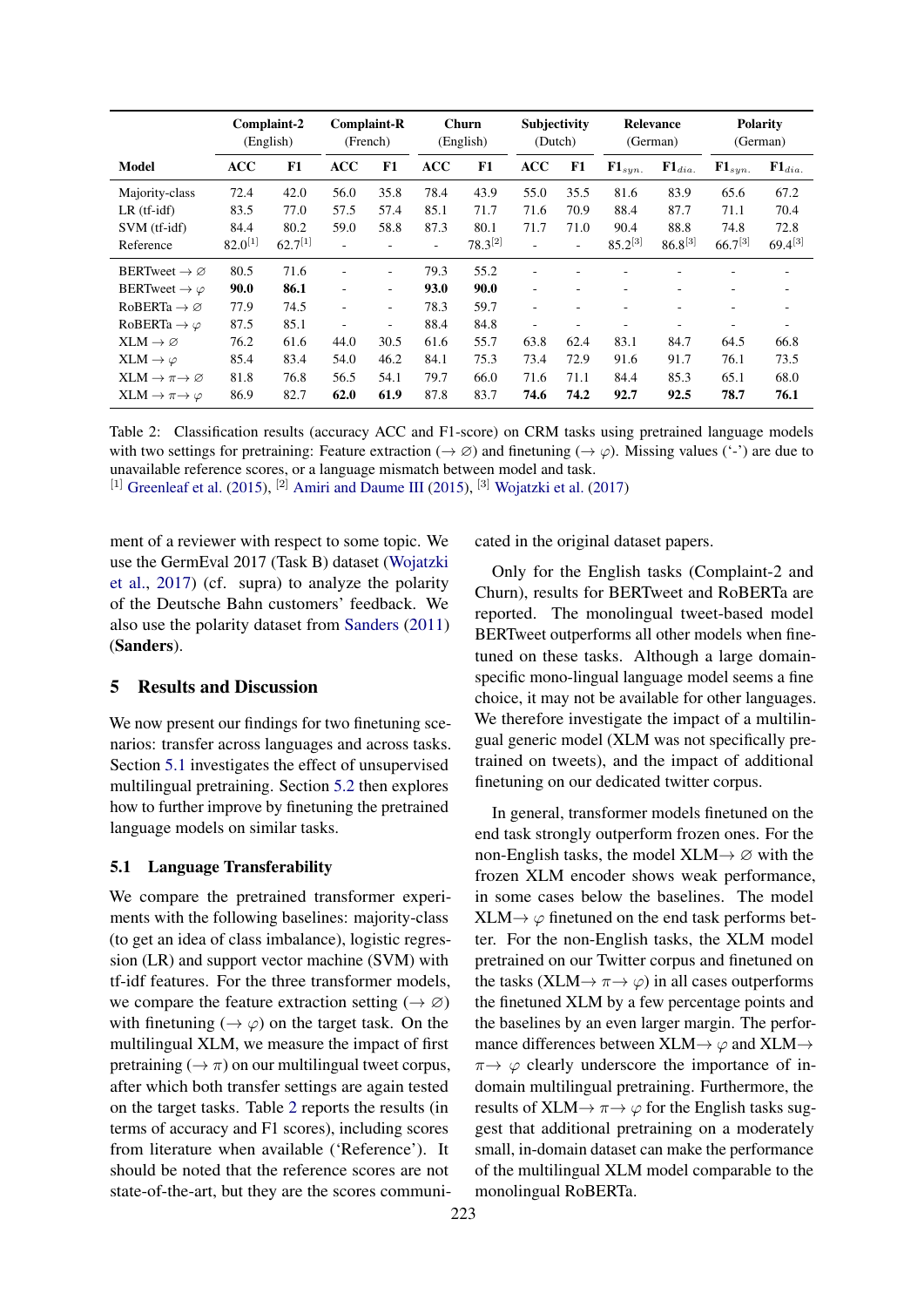Another promising observation is that the hypertuned classical baselines, such as SVM, are strong competitors compared to *frozen* language models, especially on tasks that are highly sensitive to domain-specific features. For instance, for churn prediction, keywords such as 'switch to', 'quit' and 'change provider' can easily be triggered by the SVM, while *frozen* pretrained models have not learned to identify these features. This finding might be helpful to achieve better insight into the operational aspects of *frozen* neural models compared to simple classical approaches.

As a side result (not explicitly included in this work) we found that the multistage pretraining  $(XLM \rightarrow \pi)$  leads to better performance when incorporating multiple languages compared to a single language. The performance drops especially when training data from a single language (e.g., Dutch) is fed into the model, which is then evaluated on other languages (e.g., English).

## <span id="page-4-6"></span>5.2 Task Transferability

We now investigate to what extent representations tuned on a related task can help for a given target task. In particular, Complaint-9 is the end task, and we compare the effect of finetuning on the end task only, vis-à-vis first finetuning on a related task and then on the end task. For the related task, we experiment with Complaint-2 and Sanders, as shown in Table [3.](#page-4-9) We observe that there seems to be no clear merit in the additional finetuning step on a small related end task. Pretraining on our larger Twitter corpus, however, still increases effectiveness.

<span id="page-4-9"></span>

| <b>Test Dataset</b>                                            | Complaint-9          |              |                    |
|----------------------------------------------------------------|----------------------|--------------|--------------------|
| <b>Train Dataset</b>                                           | $C-9$                | $C-2 & C-9$  | <b>S &amp; C-9</b> |
| Majority-class<br>SVM (tf-idf)<br>Preotiuc-Pietro et al.       | 39.1<br>78.6<br>79.0 |              |                    |
| $XLM \to \varphi$<br>XLM $\rightarrow \pi \rightarrow \varphi$ | 78.6<br>82.4         | 79.3<br>80.0 | 80.1<br>82.8       |

Table 3: F1 test scores on Complaint-9 for finetuning on the end task alone (indicated as C-9) vs. on Complaint-2 or Sanders and again on Complaint-9 (columns  $C-2$  &  $C-9$ , respectively,  $S \& C-9$ .).

#### 6 Conclusion

We investigated multilingual and across-task transfer learning for customer support tasks, based on

transformer-based language models. We confirmed prior insights that finetuning the models on lowresource end tasks is important. Additional pretraining on a moderately sized in-domain corpus, however, provides a complementary increase in effectiveness, especially in the non-English setting and starting from a generic multilingual language model. We provide a newly collected multilingual in-domain corpus for customer service tasks and derive the aforementioned findings from experiments using it on five different tasks.

## 7 Acknowledgments

This research received funding from the Flemish Government under the Research Program Artificial Intelligence - 174B09119. We would also like to thank the anonymous reviewers for their valuable and constructive feedback.

#### References

- <span id="page-4-8"></span>Hadi Amiri and Hal Daume III. 2015. Targetdependent churn classification in microblogs. In *Proceedings of AAAI*.
- <span id="page-4-5"></span>Alexis Conneau, Kartikay Khandelwal, Naman Goyal, Vishrav Chaudhary, Guillaume Wenzek, Francisco Guzman, Edouard Grave, Myle Ott, Luke Zettle- ´ moyer, and Veselin Stoyanov. 2020. Unsupervised cross-lingual representation learning at scale. In *Proceedings of ACL*.
- <span id="page-4-1"></span>Lei Cui, Shaohan Huang, Furu Wei, Chuanqi Tan, Chaoqun Duan, and Ming Zhou. 2017. SuperAgent: A customer service chatbot for e-commerce websites. In *Proceedings of ACL*.
- <span id="page-4-4"></span>Xin Deng, Ross Smith, and Genevieve Quintin. 2020. Semi-supervised learning approach to discover enterprise user insights from feedback and support. *arXiv preprint arXiv:2007.09303*.
- <span id="page-4-3"></span>Jacob Devlin, Ming-Wei Chang, Kenton Lee, and Kristina Toutanova. 2019. BERT: pre-training of deep bidirectional transformers for language understanding. In *Proceedings of NAACL-HLT*.
- <span id="page-4-7"></span>Dylan Greenleaf, Jianzhe Liu, Yuanbo Wang, and Antoine Rigaut. 2015. [Final project report: Identifying](https://github.com/RigautAntoine/twitter-customer-service) [customer complaints on social media.](https://github.com/RigautAntoine/twitter-customer-service)
- <span id="page-4-0"></span>Narendra Gupta, Mazin Gilbert, and Giuseppe Di Fabbrizio. 2010. Emotion detection in email customer care. In *Proceedings of WS*.
- <span id="page-4-2"></span>Narendra K Gupta. 2011. Extracting descriptions of problems with product and services from twitter data. In *Proceedings of SWSM*.